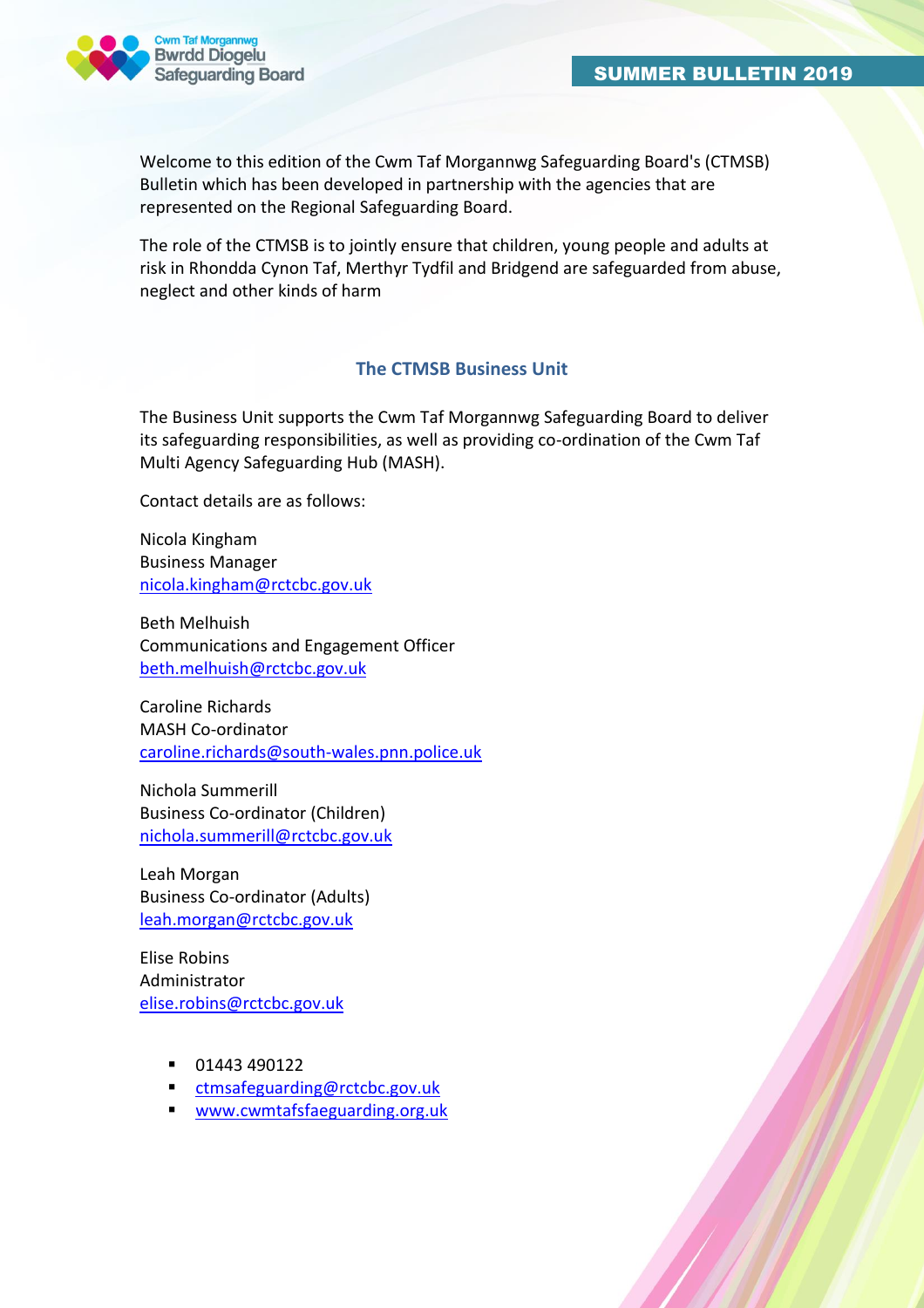

## **Newly formed Cwm Taf Morgannwg Safeguarding Board**

On 1<sup>st</sup> April 1st, Cwm Taf Safeguarding Board became Cwm Taf Morgannwg Safeguarding Board (CTMSB) and now covers the local authority areas of Bridgend, Rhondda Cynon Taf and Merthyr Tydfil.

We are currently in the process of transition and part of this process includes:

- Reviewing the membership and terms of reference for the Board and all subgroups
- Developing a joint work programme for the Board to implement the Annual Plan
- Identifying the documents that are common to both Cwm Taf (Merthyr Tydfil and Rhondda Cynon Taf) and Bridgend and developing new joint protocols and procedures.



 Seeking opportunities to align the safeguarding training and learning activities across the region.

### **The Safeguarding Board gets a new look**

To reflect our new geographical footprint, the Board has developed a new logo. Thank you to all those who provided feedback while it was being designed.





In addition to a new logo, we also have a new [Facebook page](https://www.facebook.com/Cwm-Taf-Morgannwg-Safeguarding-Board-Bwrdd-Diogelu-Cwm-Taf-Morgannwg-384105005644621/) which will assist us in achieving one of our priorities within the Annual Plan, which is to '*Improve the way in which we communicate, engage and promote participation with our communities and partner agencies'.*

Please give the page a 'like' and share amongst friends and colleagues.

If you have any information which you would like to be posted onto the page or if you have any news or events which you would like us to share, please let us know by e-mailing [ctmsafeguarding@rctcbc.gov.uk](mailto:ctmsafeguarding@rctcbc.gov.uk) or by direct message on Facebook.

We're also excited to be coming towards the final stages of our new website. The changes include a new design, a clearer layout, search facility and a professional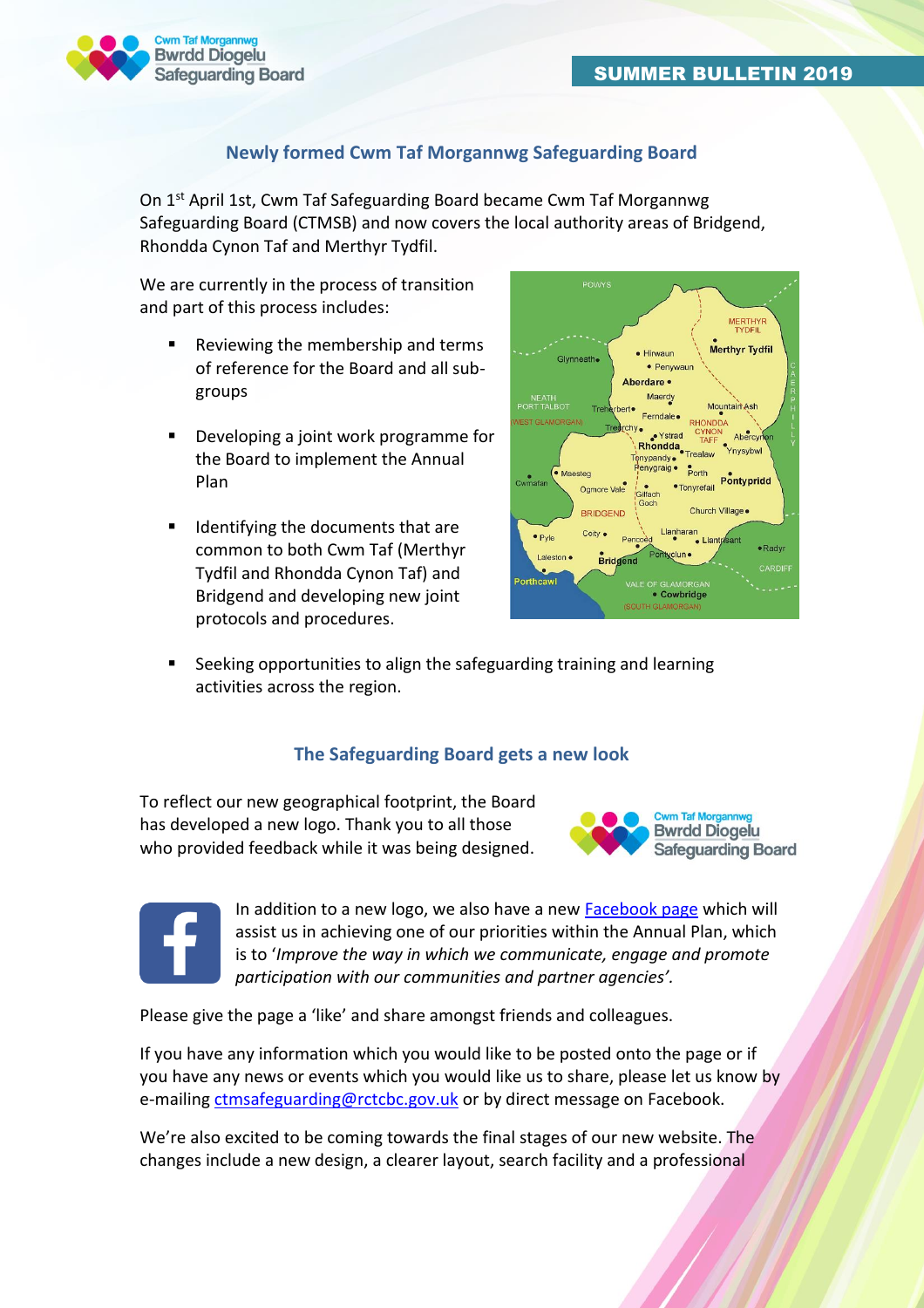

log-in function, making the site the go-to place for both professionals and the public in the Cwm Taf Morgannwg region on all safeguarding matters.

If you have any suggestions or documents that you would like uploaded onto the website please contact the Business Unit [here.](mailto:ctmsafeguarding@rctcbc.gov.uk)

### **Cwm Taf Safeguarding Board Annual Report 2018/19**

The Cwm Taf Safeguarding Board's Annual Report for 2018/19 has now been published and is available on the Board's website and can be accessed via this [link.](http://www.cwmtafsafeguarding.org/media/1850/o-reviewing-team-ctm-safeguarding-board-joint-annual-report-2018-19-final-version-cwm-taf-safeguarding-annual-report-2018-2019-final.pdf)

The Report highlights the work that the Board has undertaken during 2018/19 in pursuit of its aims to ensure that the people within Cwm Taf (and Cwm Taf Morgannwg, as of 1st April 2019), are safeguarded from abuse, neglect and other forms of harm.



### **CTMSB Annual Plan 2019-20**

The CTMSB published its Annual plan for 2019-20 earlier this year and has proposed to achieve the following outcomes:

- 1. Safeguard children, young people and adults at risk from the impact of domestic abuse.
- 2. Improve the way in which we communicate, engage and promote participation with our communities and partner agencies.
- 3. Ensure that the transition to the new regional footprint for safeguarding is managed effectively.

To view the Safeguarding Board's Annual Plan in full for 2019/20 please click [here.](http://www.cwmtafsafeguarding.org/about-us/annual-plans/)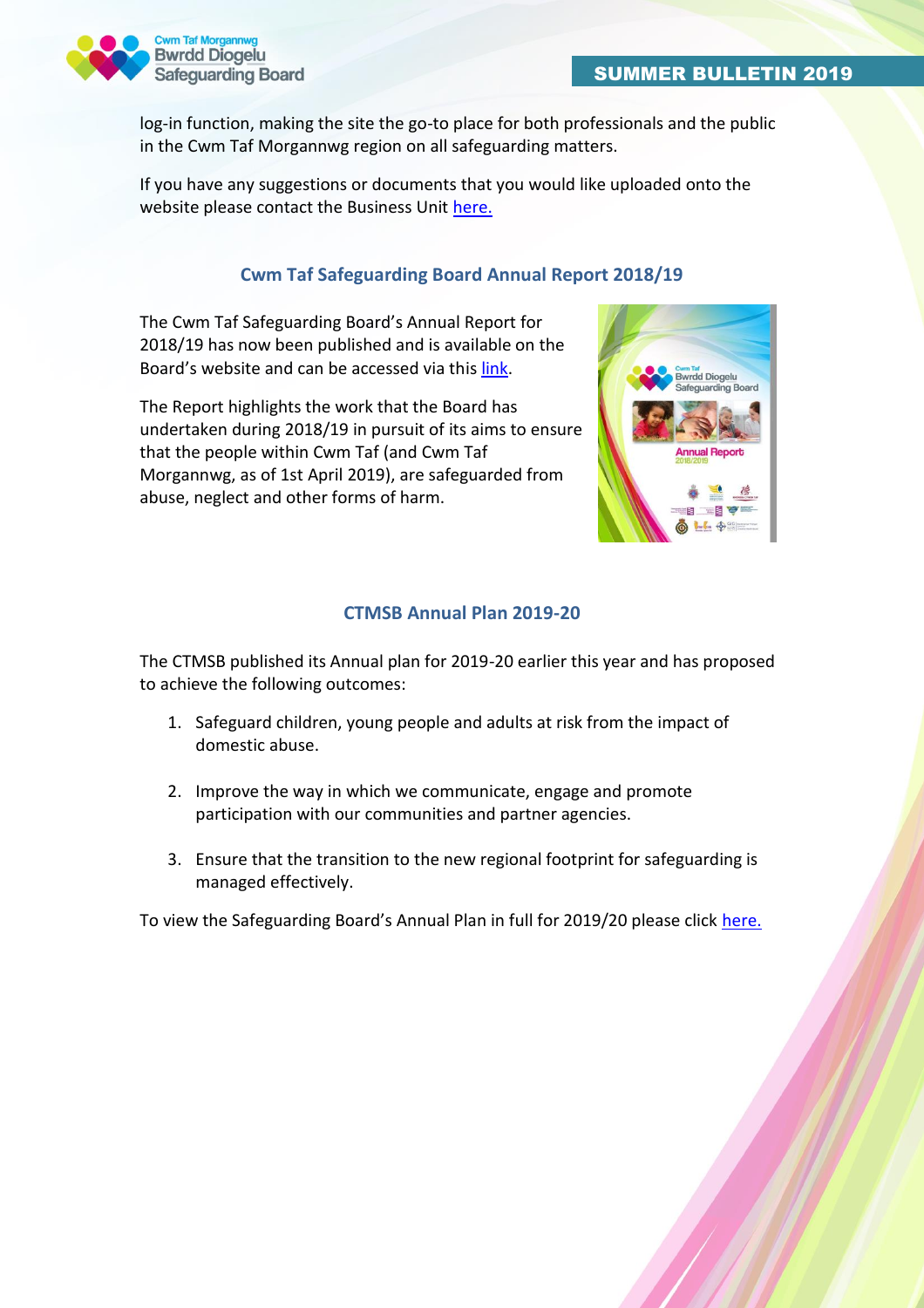

## **Recently Approved Policies**

Below are a number of policies and procedures that have been recently approved and uploaded onto the CTMSB website:

- [Multi-Agency Chronology Guidance to support the QA and Case Review](http://www.cwmtafsafeguarding.org/media/1845/j11-chronology-guidance-approved-june-2019.pdf)  [Process](http://www.cwmtafsafeguarding.org/media/1845/j11-chronology-guidance-approved-june-2019.pdf)
- **[Guidance on Working with People who are Uncooperative](http://www.cwmtafsafeguarding.org/media/1844/j10-ctmsb-guidance-on-working-with-people-who-are-uncooperative-approved-june-2019.pdf)**
- [Principles and Approach to Transition](http://www.cwmtafsafeguarding.org/media/1861/j17-principles-and-approach-to-transition-approved-december-2018.pdf)
- [Core Group Guidance](http://www.cwmtafsafeguarding.org/media/1815/c24-core-group-guidance-approved-december-18.pdf)
- [Guidance in Relation to Pre-birth Referrals and Conferences](http://www.cwmtafsafeguarding.org/media/1817/c12-guidance-in-relation-to-prebirth-referrals-and-conferences-approved-december-2018.pdf)
- [Protocol for Resolving Concerns Regarding Inter-Agency Safeguarding](http://www.cwmtafsafeguarding.org/media/1813/j4-protocol-for-resolving-concerns-regarding-inter-agency-safeguarding-practice-approved-december-2018.pdf)  [Practice](http://www.cwmtafsafeguarding.org/media/1813/j4-protocol-for-resolving-concerns-regarding-inter-agency-safeguarding-practice-approved-december-2018.pdf)

#### **Reporting Safeguarding Concerns**

The Cwm Taf Multi Agency Safeguarding Hub (MASH) has recently updated the forms to be used for professionals when making both adult (A1) and children (C1) referrals to the MASH.

The new forms, along with the guidance documents, can be accessed via thi[s link.](http://www.cwmtafsafeguarding.org/professionals/multi-agency-safeguarding-hub/)

Please ensure that previous versions are removed from your systems to ensure that the correct forms are used.

### **Referrals for Child and Adult Practice Reviews**

The Cwm Taf Morgannwg Safeguarding Board must undertake a Child Practice Review (CPR) in cases where abuse or neglect is known or suspected and the child has died, sustained potentially life threatening injury or sustained serious and permanent impairment of health or development. An Adult Practice Review (APR) must be undertaken where there have been similar circumstances relating to an adult at risk. The statutory guidance issued under the Social Services and Wellbeing (Wales) Act 2014, provides the Board with further information relating to this criteria to support appropriate decision making.

The Board has developed Individual Case Referral Forms, one for children and one for adults at risk, to support agencies in making a referral for a CPR or an APR. A useful checklist at the front of the form allows the referring agency to provide a brief overview of the circumstances of the case. This allows the Board to make a decision on whether a Review is required, or whether an alternative piece of work, such as a case audit, may be more appropriate.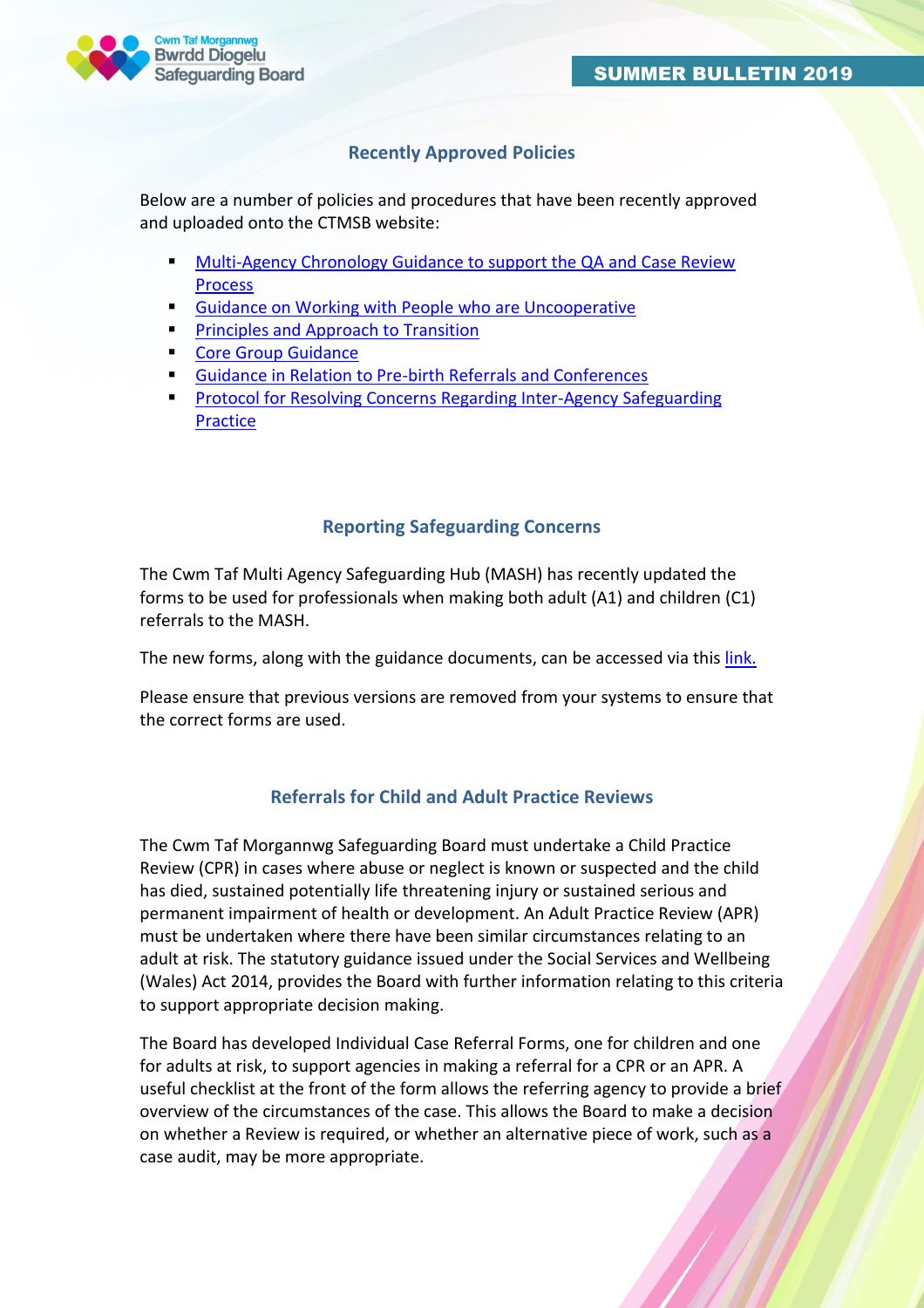

The links to the forms can be found by selecting the links below:

- [Adults](http://www.cwmtafsafeguarding.org/professionals/adult-policies-and-procedures/)
- [Children](http://www.cwmtafsafeguarding.org/professionals/child-policies-and-procedures/)

All Board partner agencies are encouraged to refer cases where there may be a requirement to carry out a Review. Completed forms should be submitted to the CTMSB Business Manager, Nicola Kingham [nicola.kingham@rctcbc.gov.uk](mailto:nicola.kingham@rctcbc.gov.uk)

### **Reminder for partners to complete and return the EPC pro-formas**

The CTMSB continues to use agency pro-formas in order to identify all the communication and engagement work relating to safeguarding carried out within Cwm Taf Morgannwg.

The return rate from agencies is getting better, however there is still room for improvement in order to capture all activity that is taking place throughout the region.

The Board's Engagement, Participation and Communication Group (EPC) has recognised and started to implement ways in order to make it easier for agencies to submit their information, namely monthly reminders and the development of an eform so that colleagues can complete and submit the form online.

If your agency has undertaken any EPC safeguarding work which you would like to inform the Board of, please let us know via the e-form which can accessed [here.](https://www.snapsurveys.com/wh/s.asp?k=156397333439) 

### **Safeguarding Week 2019**

Safeguarding Week this year has been confirmed across Wales as 11th to 15th November 2019. The theme for the region for this year is Domestic Abuse.

If your agency is planning an event or activity during Safeguarding Week, please complete the pro-forma to enable the Board to track all activity and include on the website and programme.

If you would like to get involved, please phone the Business Unit on 01443 490122 or email at [ctmsafeguarding@rctcbc.gov.uk](mailto:ctmsafeguarding@rctcbc.gov.uk)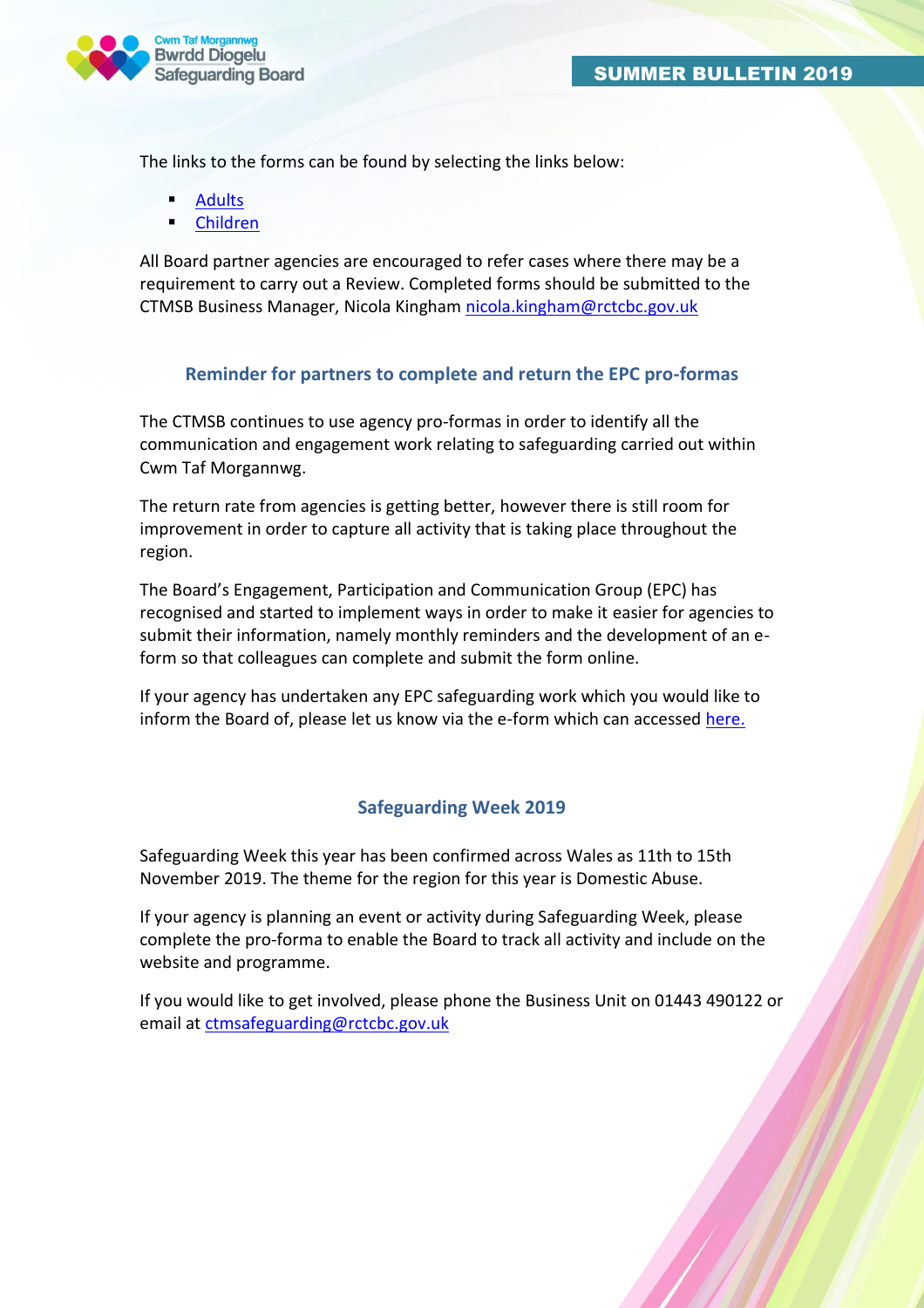

#### **Learning from a Child Practice Review**

A child practice review was carried out by Cardiff and the Vale Safeguarding Board in response to the death of a young child, due to physical abuse.

The child had been adopted by a same sex couple. Amongst the learning was the importance of professionals who work with children who are deemed to be in' safe placements' maintaining professional curiosity about injuries.

There was learning too for health professionals who responded to the child when she was brought for medical attention.

It was also recommended that in all future cases involving same sex relationships, the names of the parents are to be used rather than 'mother or father' in order to avoid confusion about which parent the record refers to.

#### **Professional standards in relation to the recording of information**

A recent Adult Practice Review (APR) undertaken highlighted the importance of ensuring that professional recordings were kept up to date across all service areas including provider services.

This would ensure that where requests for support, referrals for specific input and safeguarding concerns could be tracked to ensure appropriate action is taken.

#### **Reporting of incidents within care settings**

The Review (above) also showed that incidents of assaults within care settings, both on staff and other residents, are occurring without being reported.

The reviewers recognised the complexity of supporting individuals in care settings who lack capacity and may be displaying aggressive behaviour. However, in line with the Social Services and Wellbeing Act, where abuse or neglect of an adult at risk is known or suspected, a safeguarding report must be made to social services and also to the police.

Reports to the police on patient on patient or patient on staff assaults should be made by phoning 101, unless there is an emergency and an urgent response is required, in which case, staff are to phone 999.

To view the report, please select this link: [APR](http://www.cwmtafsafeguarding.org/media/1805/apr-report-ctsb1-2018.pdf)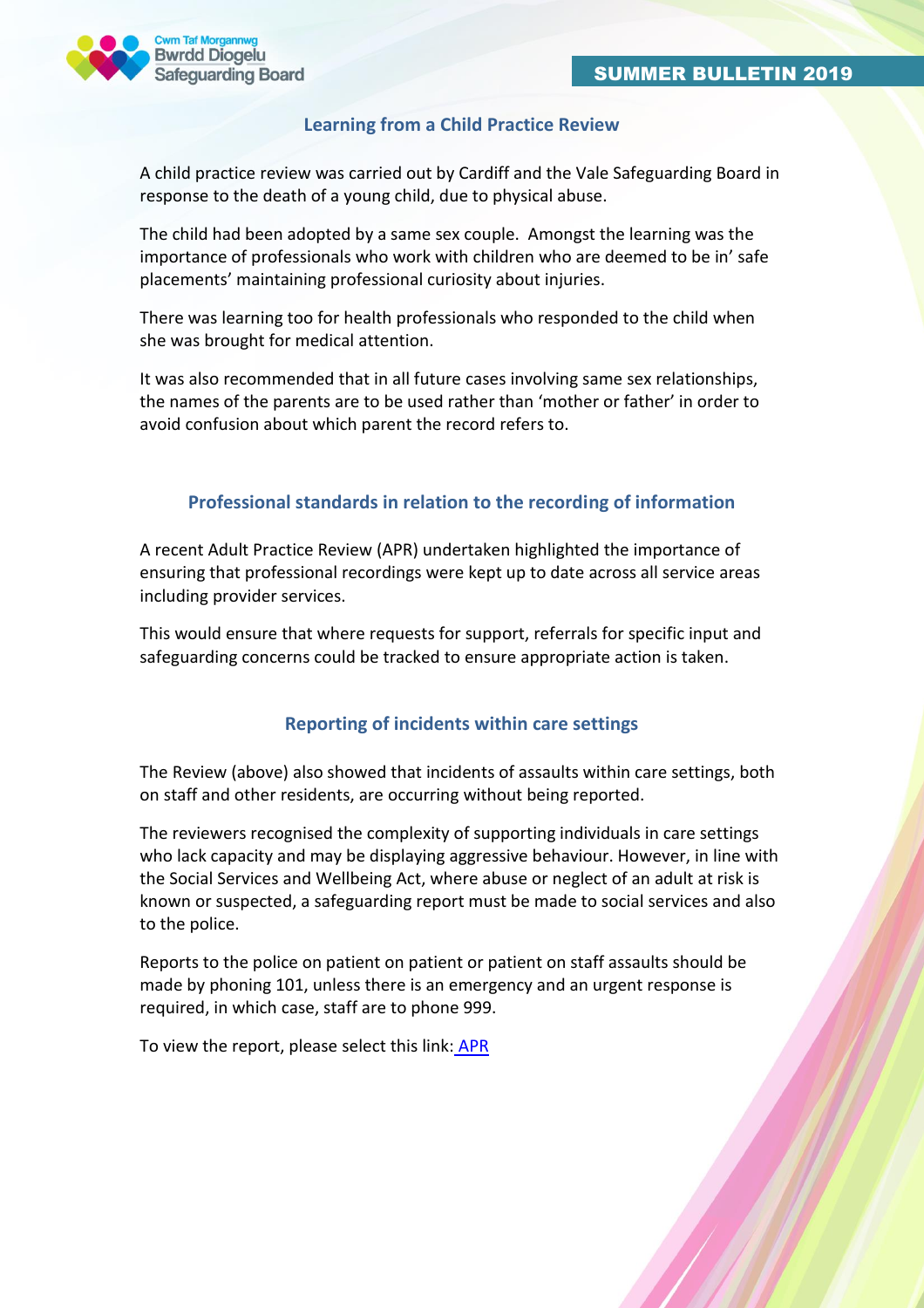

### **Response times for child protection referrals**

Early learning from a Child Practice Review (CPR) has highlighted the need for professionals to be aware that when they make a child protection referral they should expect a response from children's social care within 7 days.

If no feedback is received within seven days, it is the responsibility of the person who made the referral to follow this up.

If the practitioner is not content with the proposed action, they should challenge the decision and if necessary escalate their concerns by invoking the 'Protocol for Resolving Concerns about Inter-Agency Safeguarding Practice'.

This case also identified that the Board needs to be assured by its partner agencies that practitioners are aware that when they have a child protection concern they should make a child protection referral whether or not the child is already known to children's social care in another context.



**Domestic Homicide Review**

In May 2019, the Cwm Taf Community Safety Partnership, in conjunction with the Cwm Taf Safeguarding Board (now known as the Cwm Taf Morgannwg Safeguarding Board), published a Domestic Homicide Review into the death of a man residing in the Cwm Taf area.

This is a report which is produced following the death of a person through violence, abuse or neglect by someone with whom he/she had been in an intimate relationship with or someone from the same household.

These reports are produced with input from a number of agencies, with a view to identifying the lessons to be learnt from the death so that measures can be put in place to prevent, where possible, such incidences happening in future.

To view the report, please select the following links:

- [Domestic Homicide Review](http://www.cwmtafsafeguarding.org/media/1841/dhr-executive-summary-final-for-publication-29052019.pdf)  Executive Summary
- [Domestic Homicide Review](http://www.cwmtafsafeguarding.org/media/1842/dhr-overview-report-final-for-publication-29052019.pdf)  Overview Report

A Domestic Abuse Multi-Agency Practitioner Forum took place in March to share learning from this Review, with over 40 people attending from a broad range of organisations.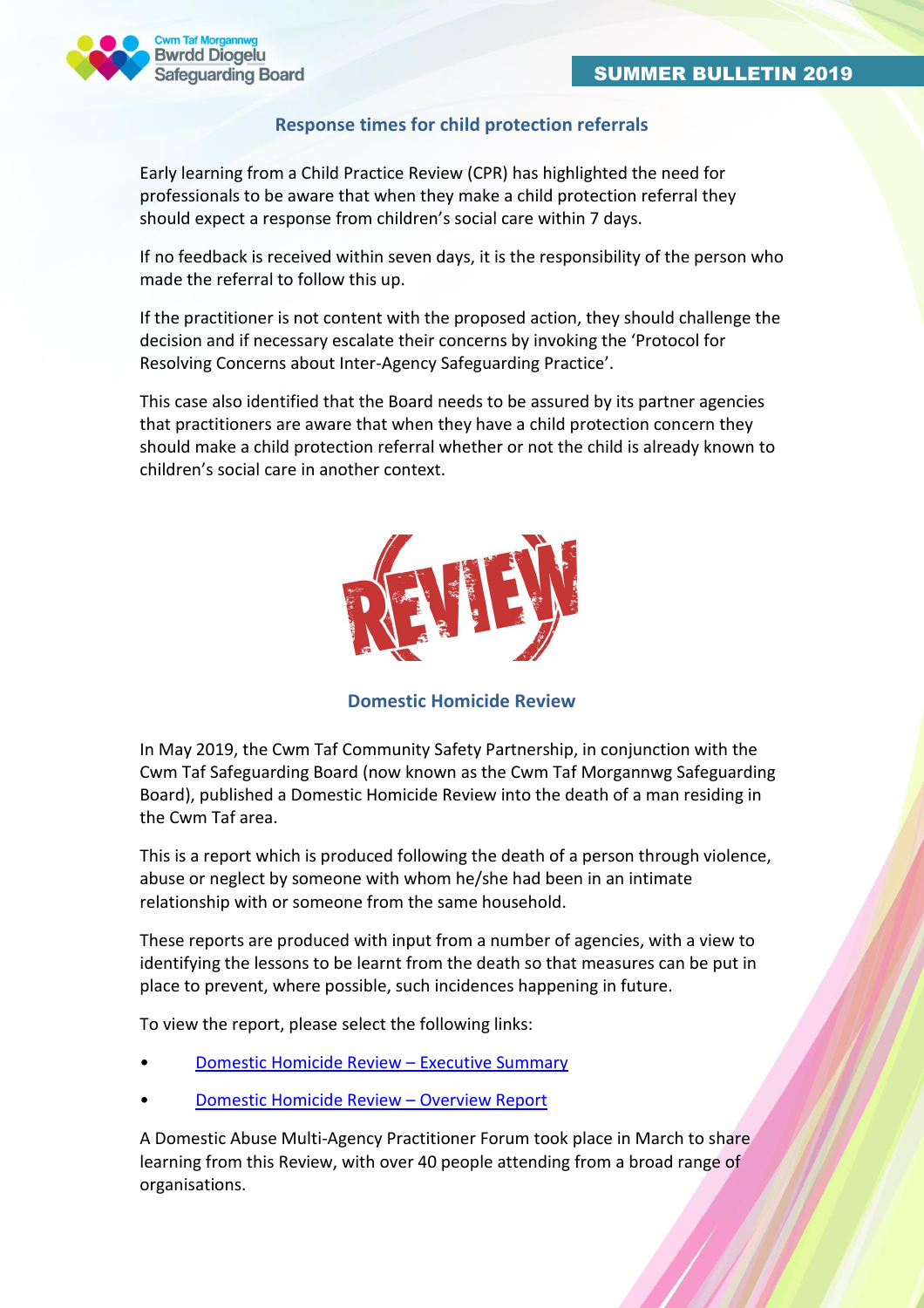

### **The Safeguarding Board holds its first ever Good Practice event**

Organisations from Rhondda Cynon Taf, Merthyr Tydfil and Bridgend came together in May for the Cwm Taf Morgannwg Safeguarding Board's first ever Celebration of Good Practice event.

The event showcased some of the good safeguarding practice that is being delivered throughout the region, with the organisations present representing a range of

services that help to safeguard children, young people and adults.

This was an excellent opportunity for colleagues to see the range of services that exist and what opportunities there are to work and learn together.

Thank you to all those who attended.



If you would like to be part of next year's Good Practice event, please e-mail [ctmsafeguarding@rctcbc.gov.uk](mailto:ctmsafeguarding@rctcbc.gov.uk)

### **Disclosure and Barring Service (DBS) Checks**

The Safeguarding Board Chairs have posted a letter on the website advising parents/carers of the importance of ensuring that any private tutors that they engage with, to support their children, are DBS checked.

To view the letter please visit the Board's [website.](http://www.cwmtafsafeguarding.org/parents-and-carers/information-and-advice-resources/)

For queries regarding the Disclosure and Barring Service, please visit their [website.](https://www.gov.uk/government/organisations/disclosure-and-barring-service)

### **Stop it Now! Sessions**

The Welsh Government has been working in partnership with Stop it Now! to deliver a campaign across Wales to combat child abuse.

Stop it Now! is a child sexual abuse prevention project, ran by the child protection charity, the Lucy Faithfull Foundation.

10 sessions were held in Cwm Taf during 2018/19 and were open to both the public and professionals, with 147 attending the sessions in total.

For further information on the Stop it Now! campaign, please visit their [website.](https://www.stopitnow.org.uk/wales.htm)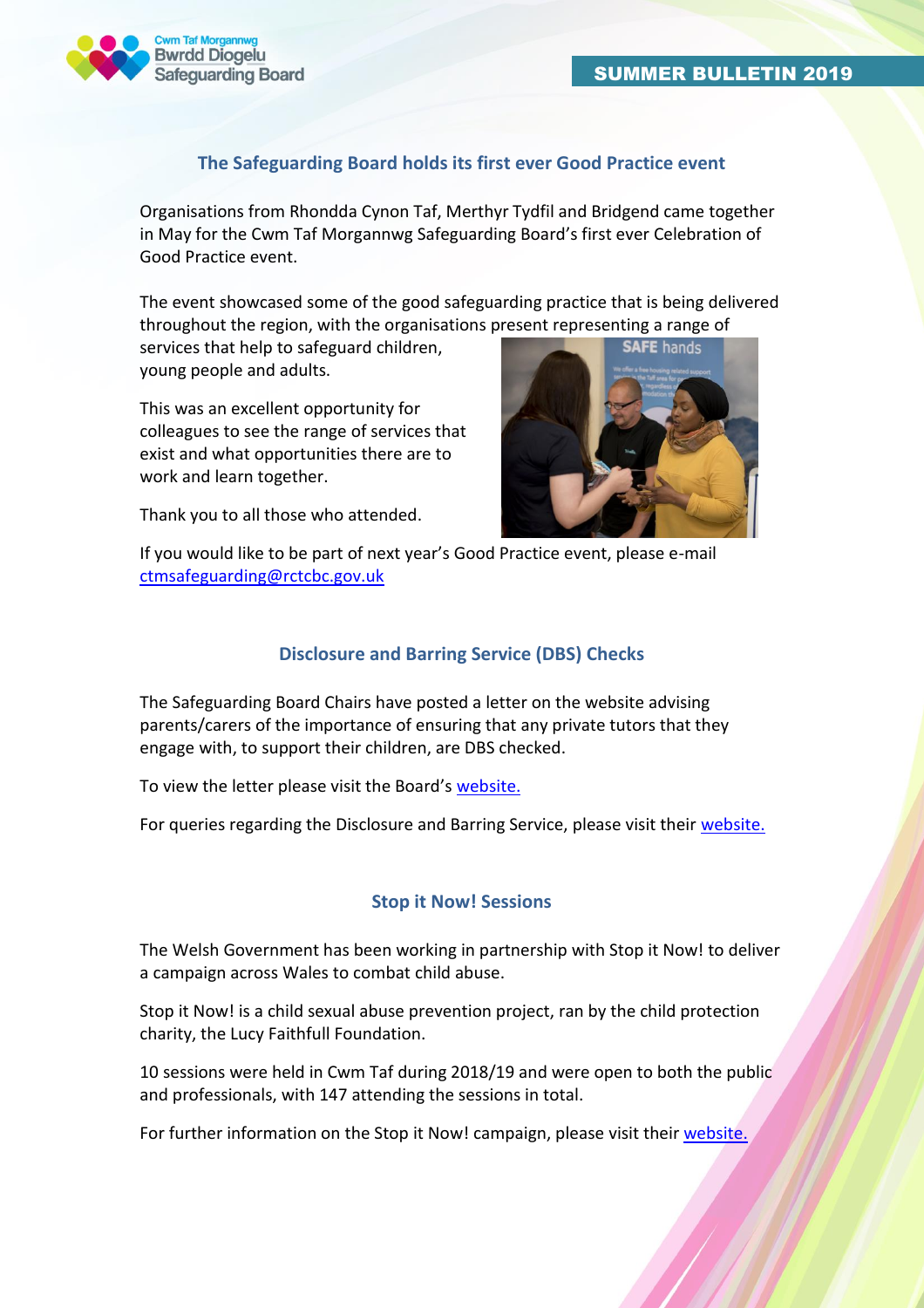

### **Sharing information to safeguard our communities**

Welsh Government has issued new non-statutory advice for practitioners on sharing [information to safeguard children](https://gov.wales/information-sharing-safeguard-children-guidance) and [a leaflet](https://gov.wales/information-sharing-safeguard-children-and-adults-leaflet) on information sharing to safeguard people.

Please circulate this within your organisations.



#### **New substance misuse service**

The new Integrated Substance Misuse Service offers support for Adults and Young People across Merthyr Tydfil and Rhondda Cynon Taf, who are affected by their own or someone else's drug or alcohol use.

The service is friendly and approachable and offers group work and one-to-one support, as well as training for professionals, helping to reduce the harm and stigma around substance use.

You can find more information about the service on the Barod website [www.barod.cymru](http://www.barod.cymru/)

You can speak to someone for advice and information, or you can make a referral by calling the single point of contact 0300 333 0000

If you are a professional looking to find out more about Barod's services in Cwm Taf, then you can contact the Service Manager, [Katherine.griffiths@barod.cymru](mailto:Katherine.griffiths@barod.cymru)

# **Principles and Approach to Transition Preparing Young People to Succeed in Adulthood**

In September 2019, there are six Multi-Agency Practitioner Forums planned to launch the Safeguarding Board's 'Principles and Approach to Transition – Preparing Young People to Succeed in Adulthood'.

The Forums will be facilitated by Alex Beckham, Head of Service - Learning Disability, Mental Health and Substance Misuse and members of the Cwm Taf Morgannwg Safeguarding Board.

This event will be relevant to both adults and children's service areas and wider partners and its objectives are: